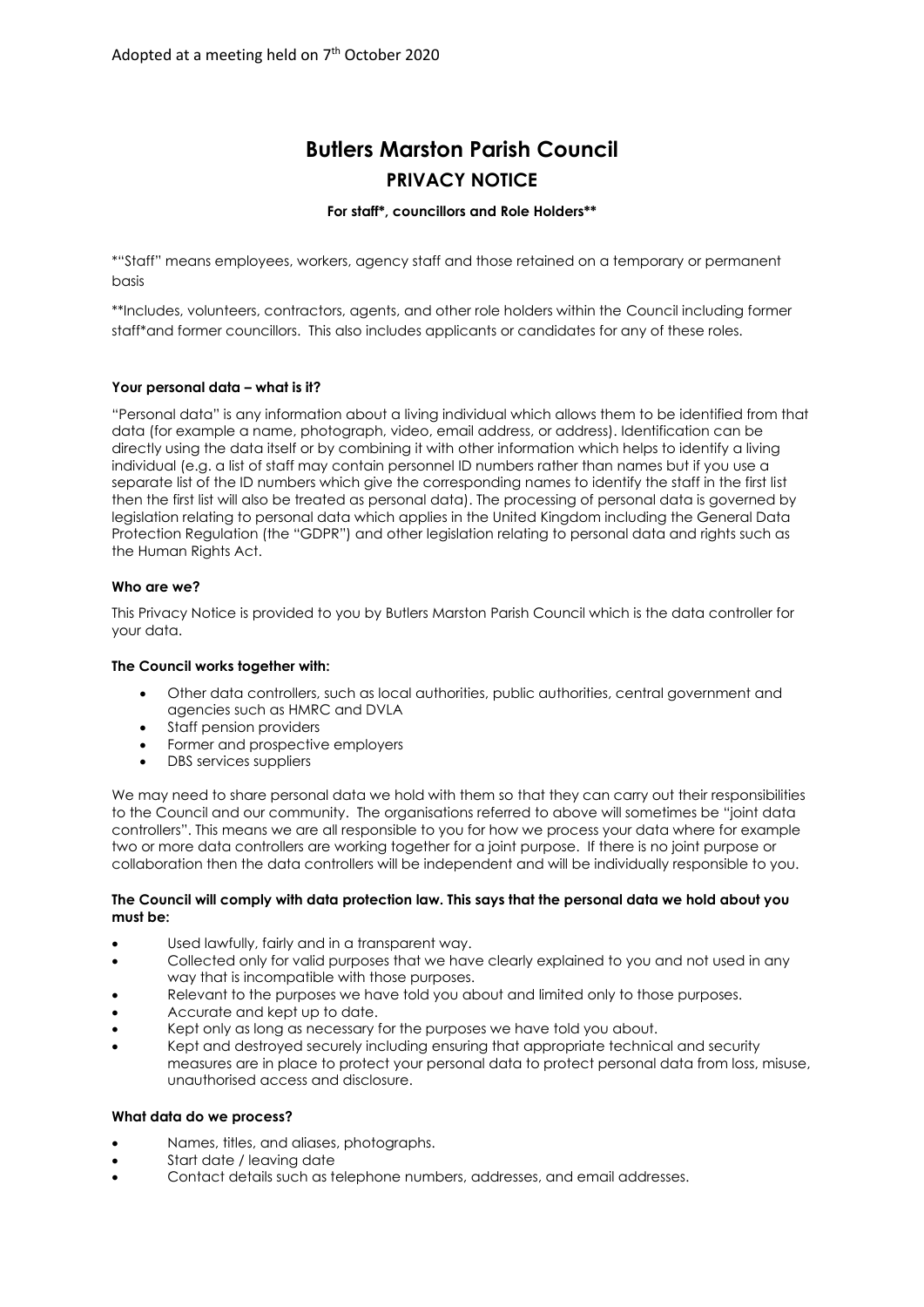- Where they are relevant to our legal obligations, or where you provide them to us, we may process information such as gender, age, date of birth, marital status, nationality, education/work history, academic/professional qualifications, employment details, hobbies, family composition, and dependants.
- Non-financial identifiers such as passport numbers, driving licence numbers, vehicle registration numbers, taxpayer identification numbers, staff identification numbers, tax reference codes, and national insurance numbers.
- Financial identifiers such as bank account numbers, payment card numbers,
- payment/transaction identifiers, policy numbers, and claim numbers.
- Financial information such as National Insurance number, pay and pay records, tax code, tax and benefits contributions, expenses claimed.
- Other operational personal data created, obtained, or otherwise processed in the course of carrying out our activities, including but not limited to, CCTV footage, recordings of telephone conversations, IP addresses and website visit histories, logs of visitors, and logs of accidents, injuries and insurance claims.
- Next of kin and emergency contact information
- Recruitment information (including copies of right to work documentation, references and other information included in a CV or cover letter or as part of the application process and referral source (e.g. agency, staff referral))
- Location of employment or workplace.
- Other staff data (not covered above) including; level, performance management information, languages and proficiency; licences/certificates, immigration status; employment status; information for disciplinary and grievance proceedings; and personal biographies.
- CCTV footage and other information obtained through electronic means such as swipecard records.
- Information about your use of our information and communications systems.

# **We use your personal data for some or all of the following purposes: -**

Please note: We need all the categories of personal data in the list above primarily to allow us to perform our contract with you and to enable us to comply with legal obligations.

- Making a decision about your recruitment or appointment.
- Determining the terms on which you work for us.
- Checking you are legally entitled to work in the UK.
- Paying you and, if you are an employee, deducting tax and National Insurance contributions.
- Providing any contractual benefits to you
- Liaising with your pension provider.
- Administering the contract we have entered into with you.
- Management and planning, including accounting and auditing.
- Conducting performance reviews, managing performance and determining performance requirements.
- Making decisions about salary reviews and compensation.
- Assessing qualifications for a particular job or task, including decisions about promotions.
- Conducting grievance or disciplinary proceedings.
- Making decisions about your continued employment or engagement.
- Making arrangements for the termination of our working relationship.
- Education, training and development requirements.
- Dealing with legal disputes involving you, including accidents at work.
- Ascertaining your fitness to work.
- Managing sickness absence.
- Complying with health and safety obligations.
- To prevent fraud.
- To ensure network and information security, including preventing unauthorised access to our computer and electronic communications systems and preventing malicious software distribution.
- To conduct data analytics studies to review and better understand employee retention and attrition rates.
- Equal opportunities monitoring.
- To undertake activity consistent with our statutory functions and powers including any delegated functions.
- To maintain our own accounts and records;
- To seek your views or comments;
- To process a job application;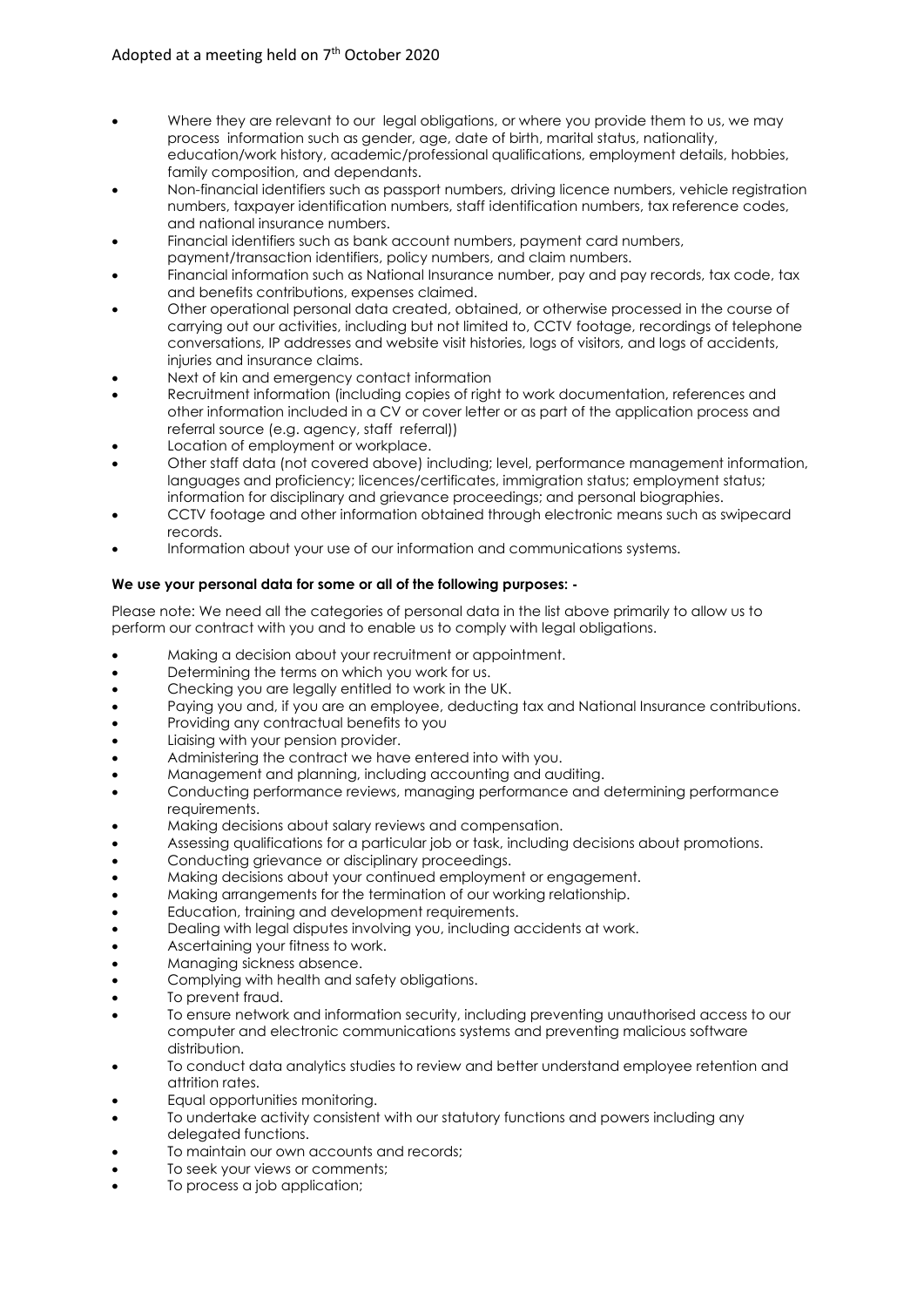- To administer councillors' interests
- To provide a reference.

Our processing may also include the use of CCTV systems for monitoring purposes.

Some of the above grounds for processing will overlap and there may be several grounds which justify our use of your personal data.

We will only use your personal data when the law allows us to. Most commonly, we will use your personal data in the following circumstances:

- Where we need to perform the contract we have entered into with you.
- Where we need to comply with a legal obligation.

We may also use your personal data in the following situations, which are likely to be rare:

- Where we need to protect your interests (or someone else's interests).
- Where it is needed in the public interest [or for official purposes].

## **How we use sensitive personal data**

- We may process sensitive personal data relating to staff, councillors and role holders including, as appropriate:
	- information about your physical or mental health or condition in order to monitor sick leave and take decisions on your fitness for work;
	- your racial or ethnic origin or religious or similar information in order to monitor compliance with equal opportunities legislation;
	- in order to comply with legal requirements and obligations to third parties.
- These types of data are described in the GDPR as "Special categories of data" and require higher levels of protection. We need to have further justification for collecting, storing and using this type of personal data.
- We may process special categories of personal data in the following circumstances:
	- In limited circumstances, with your explicit written consent.
	- Where we need to carry out our legal obligations.
	- Where it is needed in the public interest, such as for equal opportunities monitoring or in relation to our pension scheme.
	- Where it is needed to assess your working capacity on health grounds, subject to appropriate confidentiality safeguards.
- Less commonly, we may process this type of personal data where it is needed in relation to legal claims or where it is needed to protect your interests (or someone else's interests) and you are not capable of giving your consent, or where you have already made the information public.

## **Do we need your consent to process your sensitive personal data?**

- We do not need your consent if we use your sensitive personal data in accordance with our rights and obligations in the field of employment and social security law.
- In limited circumstances, we may approach you for your written consent to allow us to process certain sensitive personal data. If we do so, we will provide you with full details of the personal data that we would like and the reason we need it, so that you can carefully consider whether you wish to consent.
- You should be aware that it is not a condition of your contract with us that you agree to any request for consent from us.

## **Information about criminal convictions**

• We may only use personal data relating to criminal convictions where the law allows us to do so. This will usually be where such processing is necessary to carry out our obligations and provided we do so in line with our data protection policy.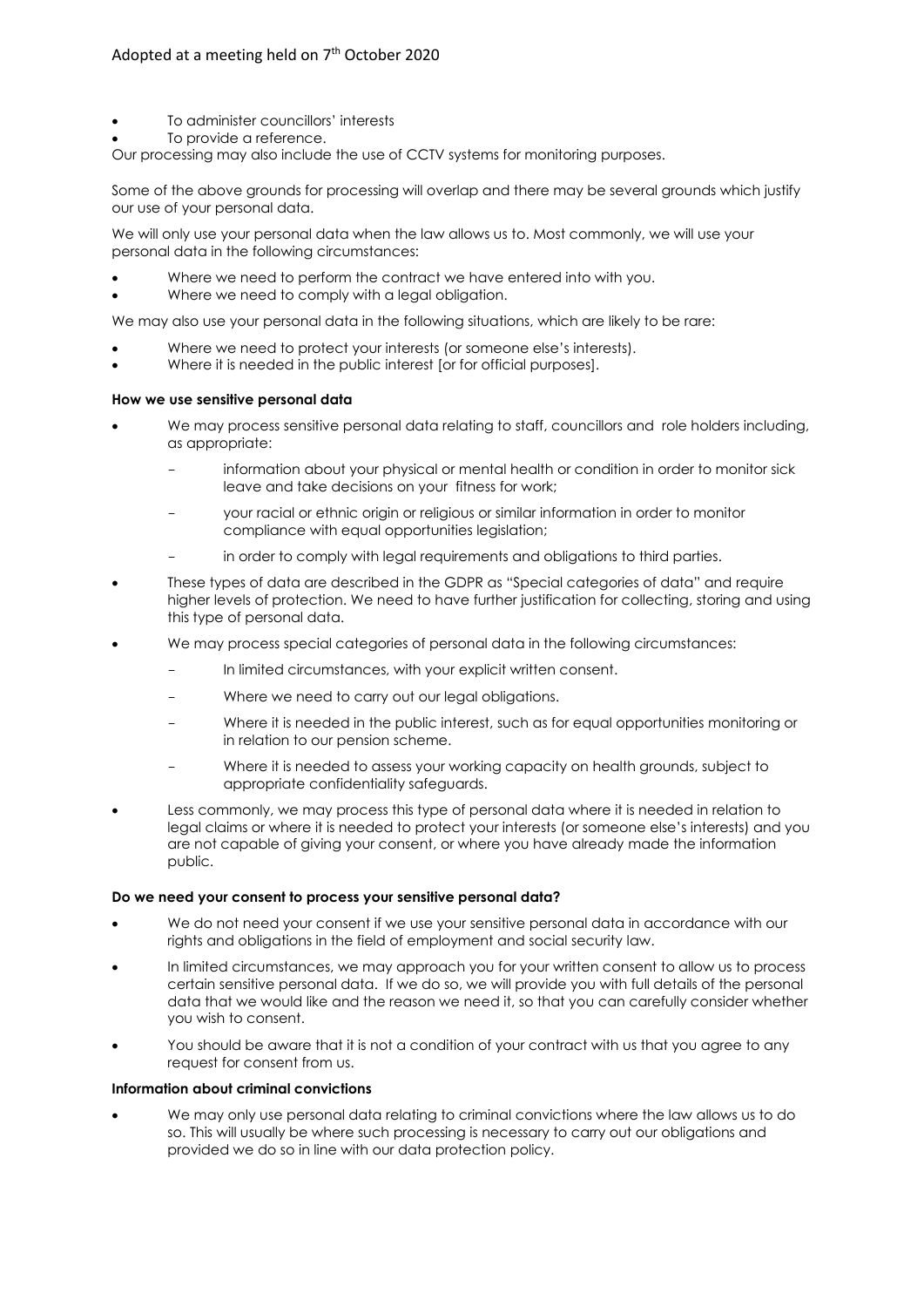- Less commonly, we may use personal data relating to criminal convictions where it is necessary in relation to legal claims, where it is necessary to protect your interests (or someone else's interests) and you are not capable of giving your consent, or where you have already made the information public.
- Where appropriate, we will collect personal data about criminal convictions as part of the recruitment process or we may be notified of such personal data directly by you in the course of you working for us.

## **What is the legal basis for processing your personal data?**

Some of our processing is necessary for compliance with a legal obligation.

We may also process data if it is necessary for the performance of a contract with you, or to take steps to enter into a contract.

We will also process your data in order to assist you in fulfilling your role in the Council including administrative support or if processing is necessary for compliance with a legal obligation.

## **Sharing your personal data**

Your personal data will only be shared with third parties including other data controllers where it is necessary for the performance of the data controllers' tasks or where you first give us your prior consent. It is likely that we will need to share your data with:

- Our agents, suppliers and contractors. For example, we may ask a commercial provider to manage our HR/ payroll functions , or to maintain our database software;
- Other persons or organisations operating within local community.
- Other data controllers, such as local authorities, public authorities, central government and agencies such as HMRC and DVLA
- Staff pension providers
- Former and prospective employers
- DBS services suppliers
- Payroll services providers
- Recruitment Agencies
- Credit reference agencies
- Professional advisors
- Trade unions or employee representatives

## **How long do we keep your personal data?**

We will keep some records permanently if we are legally required to do so. We may keep some other records for an extended period of time. For example, it is currently best practice to keep financial records for a minimum period of 8 years to support HMRC audits or provide tax information. We may have legal obligations to retain some data in connection with our statutory obligations as a public authority. The Council is permitted to retain data in order to defend or pursue claims. In some cases the law imposes a time limit for such claims (for example 3 years for personal injury claims or 6 years for contract claims). We will retain some personal data for this purpose as long as we believe it is necessary to be able to defend or pursue a claim. In general, we will endeavour to keep data only for as long as we need it. This means that we will delete it when it is no longer needed.

## **Your responsibilities**

It is important that the personal data we hold about you is accurate and current. Please keep us informed if your personal data changes during your working relationship with us.

## **Your rights in connection with personal data**

You have the following rights with respect to your personal data: -

When exercising any of the rights listed below, in order to process your request, we may need to verify your identity for your security. In such cases we will need you to respond with proof of your identity before you can exercise these rights.

## *1. The right to access personal data we hold on you*

• At any point you can contact us to request the personal data we hold on you as well as why we have that personal data, who has access to the personal data and where we obtained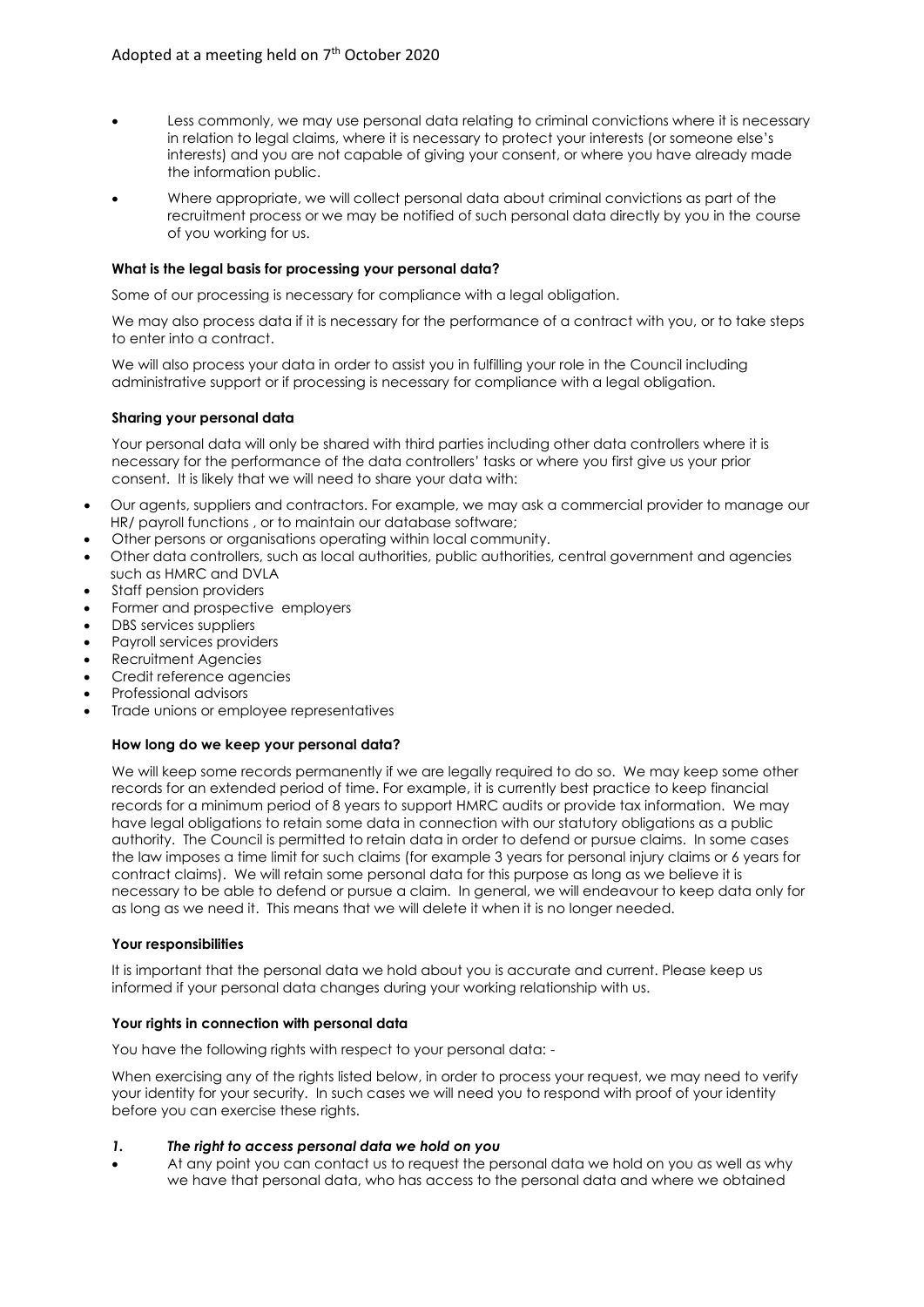the personal data from. Once we have received your request we will respond within one month.

• There are no fees or charges for the first request but additional requests for the same personal data or requests which are manifestly unfounded or excessive may be subject to an administrative fee.

#### *2. The right to correct and update the personal data we hold on you*

• If the data we hold on you is out of date, incomplete or incorrect, you can inform us and your data will be updated.

#### *3. The right to have your personal data erased*

- If you feel that we should no longer be using your personal data or that we are unlawfully using your personal data, you can request that we erase the personal data we hold.
- When we receive your request we will confirm whether the personal data has been deleted or the reason why it cannot be deleted (for example because we need it for to comply with a legal obligation).

#### *4. The right to object to processing of your personal data or to restrict it to certain purposes only*

• You have the right to request that we stop processing your personal data or ask us to restrict processing. Upon receiving the request we will contact you and let you know if we are able to comply or if we have a legal obligation to continue to process your data.

#### *5. The right to data portability*

- You have the right to request that we transfer some of your data to another controller. We will comply with your request, where it is feasible to do so, within one month of receiving your request.
- *6. The right to withdraw your consent to the processing at any time for any processing of data to which consent was obtained*
- You can withdraw your consent easily by telephone, email, or by post (see Contact Details below).

#### *7. The right to lodge a complaint with the Information Commissioner's Office.*

• You can contact the Information Commissioners Office on 0303 123 1113 or via email https://ico.org.uk/global/contact-us/email/ or at the Information Commissioner's Office, Wycliffe House, Water Lane, Wilmslow, Cheshire SK9 5AF.

#### **Transfer of Data Abroad**

Any personal data transferred to countries or territories outside the European Economic Area ("EEA") will only be placed on systems complying with measures giving equivalent protection of personal rights either through international agreements or contracts approved by the European Union. The website used by the Parish Council is also accessible from overseas so on occasion some personal data (for example in a newsletter) may be accessed from overseas.

## **Further processing**

If we wish to use your personal data for a new purpose, not covered by this Privacy Notice, then we will provide you with a new notice explaining this new use prior to commencing the processing and setting out the relevant purposes and processing conditions. Where and whenever necessary, we will seek your prior consent to the new processing, if we start to use your personal data for a purpose not mentioned in this notice.

#### **Changes to this notice**

We keep this Privacy Notice under regular review and we will place any updates on this web page [https://www.butlersmarstonvillage.co.uk/.](https://www.butlersmarstonvillage.co.uk/) 

## **Contact Details**

Please contact us if you have any questions about this Privacy Notice or the personal data we hold about you or to exercise all relevant rights, queries or complaints at:

The Data Controller, Butlers Marston Parish Council, 74 Beaulieu Close, Banbury, Oxfordshire, OX16 4FQ.

Email: [butlersmarstonparishclerk@outlook.com](mailto:butlersmarstonparishclerk@outlook.com) Tel: 01295 275372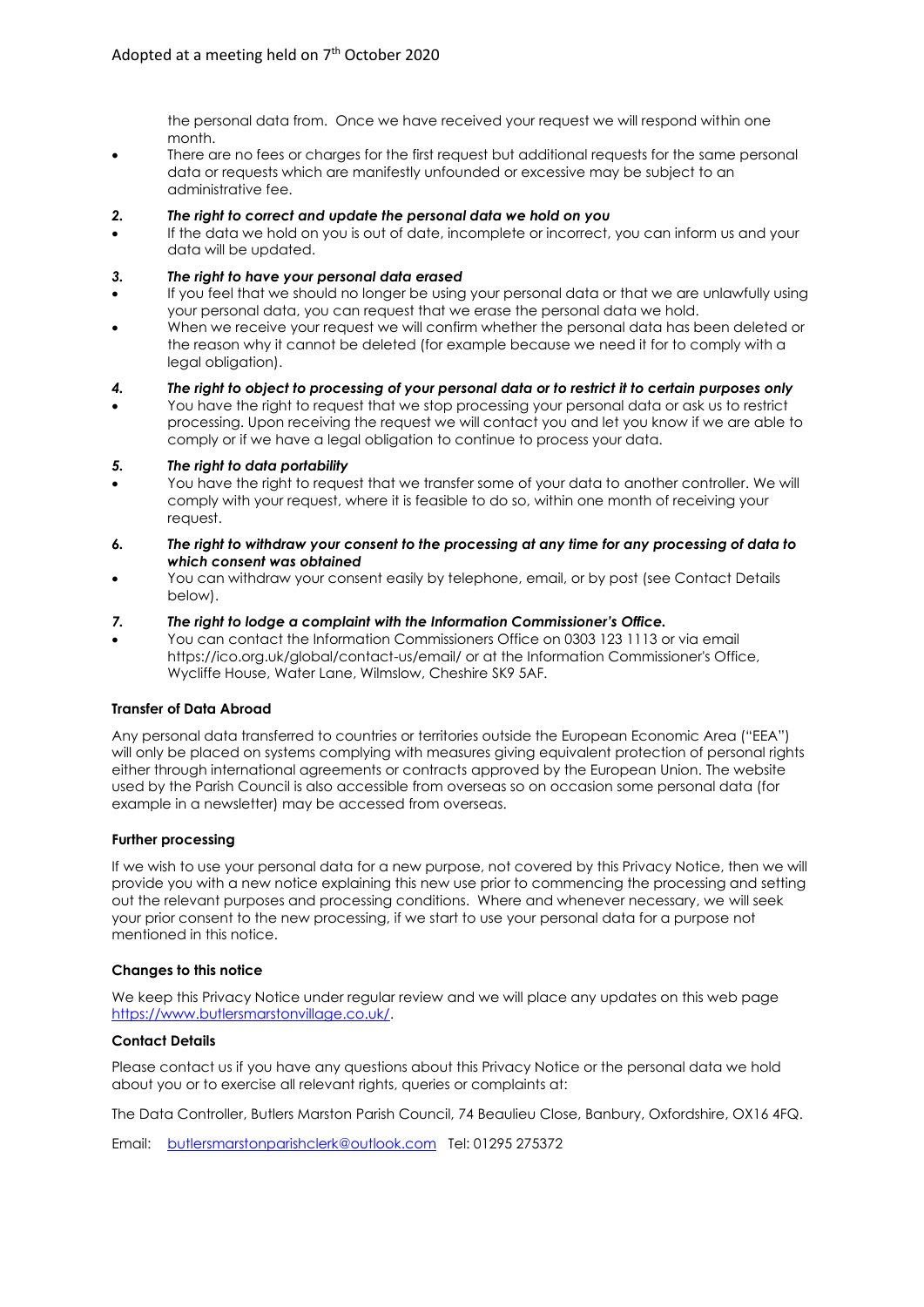You can contact the Information Commissioners Office on 0303 123 1113 or via email <https://ico.org.uk/global/contact-us/email/> or at the Information Commissioner's Office, Wycliffe House, Water Lane, Wilmslow, Cheshire SK9 5AF